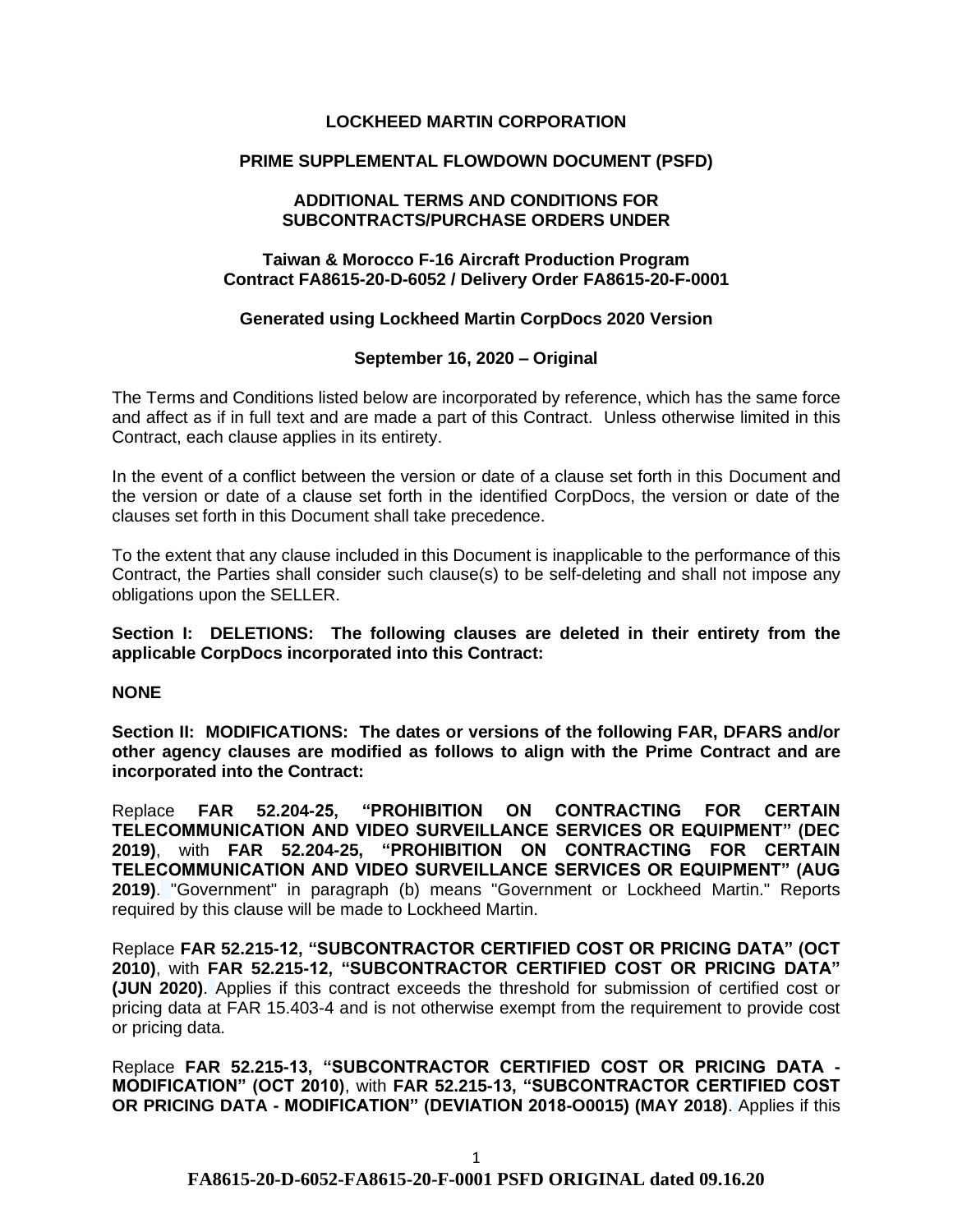contract exceeds the threshold for submission of cost or pricing data at FAR 15.403-4 and modifications are not otherwise exempt from the requirement to provide certified cost or pricing data.

Replace **FAR 52.219-9, "SMALL BUSINESS SUBCONTRCTING PLAN" (AUG 2018)**, with **FAR 52.219-9, "SMALL BUSINESS SUBCONTRCTING PLAN" (DEVIATION 2018-O0018) (APR 2018)**. Applies if this contract exceeds \$700,000. Does not apply if Seller is a small business concern. "Contracting Officer" means "Lockheed Martin" in paragraph (c). Seller's subcontracting plan is incorporated herein by reference.

Replace **FAR 52.230-2, "COST ACCOUNTING STANDARDS" (OCT 2015)**, with **FAR 52.230- 2, "COST ACCOUNTING STANDARDS" (DEVIATION 2018-O0015) (MAY 2018)**. Applies when the contract states that it is subject to full CAS coverage. "United States" means "United States or Lockheed Martin." Paragraph (b) is deleted. The following is added as a new paragraph (e): "Seller shall communicate and otherwise deal directly with the cognizant Contracting Officer to the extent practicable and permissible as to all matters relating to Cost Accounting Standards. Seller shall provide Lockheed Martin with copies of all communications concerning CAS between and the Contracting Officer if such are relevant to this contract; provided however, Seller shall not be required to disclose to Lockheed Martin such communications containing information which is privileged and confidential to Seller."

Replace **DFARS 252.225-7001, "BUY AMERICAN AND BALANCE OF PAYMENTS PROGRAM" (SEP 2017)**, with **DFARS 252.225-7001, "BUY AMERICAN AND BALANCE OF PAYMENTS PROGRAM" (DEC 2017)**.

Replace **DFARS 252.225-7013, "DUTY-FREE ENTRY" (MAY 2016)**, with **DFARS 252.225- 7013, "DUTY-FREE ENTRY" (APR 2020)**. In paragraph (c), "Government" and "Contracting Officer" means "Lockheed Martin." The prime contract number and identity of the Contracting Officer are contained elsewhere in this contract. If this information is not available, contact Lockheed Martin's procurement representative.

Replace **DFARS 252.225-7052, "RESTRICTION OF THE ACQUISITION OF CERTAIN MAGNETS AND TUNGSTEN" (DEC 2019)**, with **DFARS 252.225-7052, "RESTRICTION OF THE ACQUISITION OF CERTAIN MAGNETS AND TUNGSTEN" (DEVIATION 2020-O0006) (FEB 2020)**.

**Section III: ADDITIONS: The following FAR, DFARS and other agency clauses are incorporated into this Contract in addition to those set out in the applicable CorpDocs:**

# **[FEDERAL ACQUISITION REGULATION \(](https://www.acquisition.gov/browsefar)FAR)**

**FAR 52.203-15, "WHISTLEBLOWER PROTECTIONS UNDER THE AMERICAN RECOVERY AND REINVESTMENT ACT OF 2009" (JUN 2010).** (Applies to all subcontracts funded in whole or in part with Recovery Act funds.)

**FAR 52.203-16, "PREVENTING PERSONAL CONFLICTS OF INTEREST" (DoD CLASS DEVIATION 2018-O0018) (AUG 2018).** (Applies to subcontracts that exceed \$250,000; and in which subcontractor employees will perform acquisition functions closely associated with inherently governmental functions (i.e., instead of performance only by a self-employed individual). Not applicable to Commercial Items as defined in FAR 2.101.)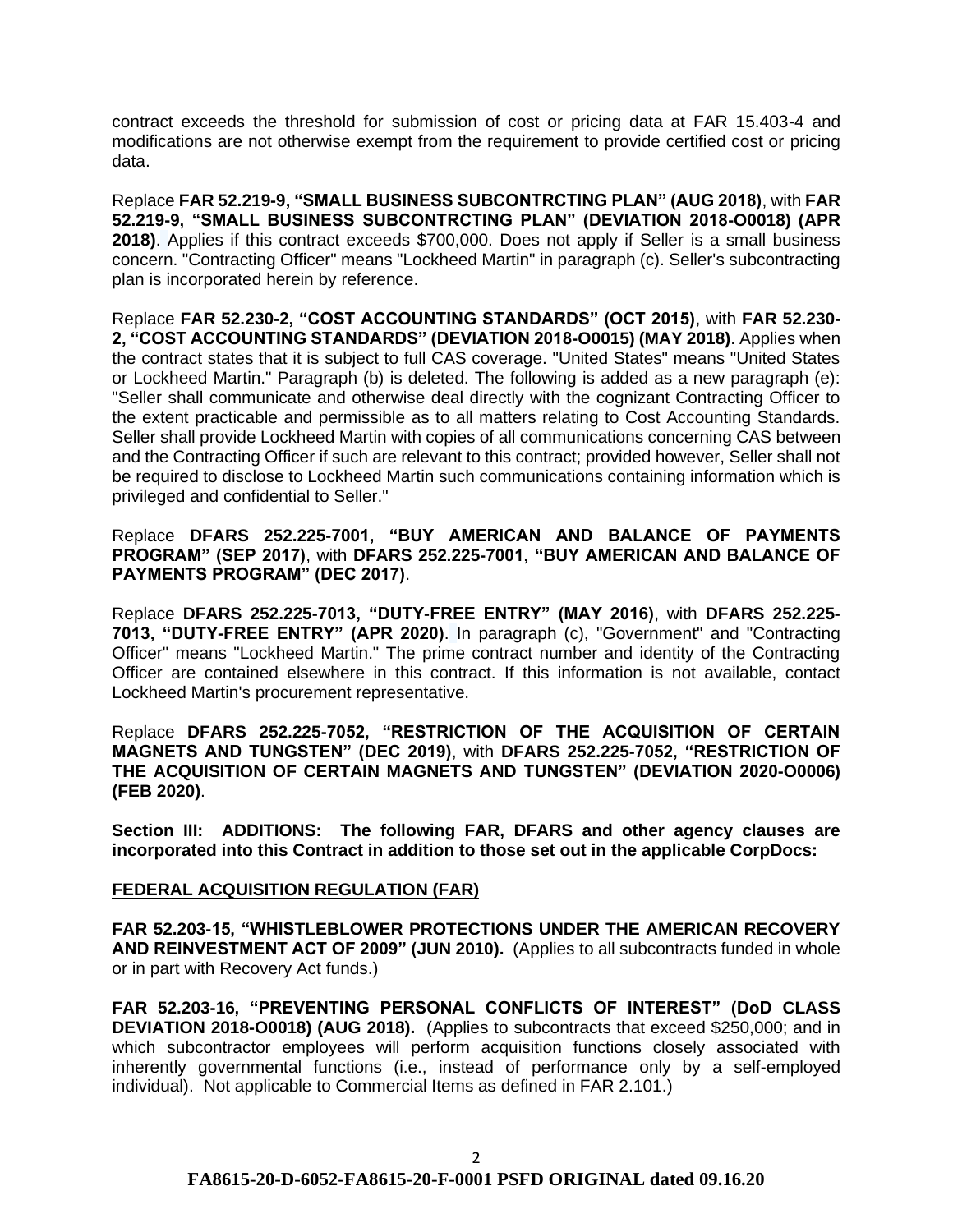**FAR 52.216-16, "INCENTIVE PRICE REVISION -- FIRM TARGET" (OCT 1997).** ("Contracting Officer," "contract administrative office" and "Government" mean "Lockheed Martin." Paragraph (i) is deleted. The blanks in the clause are completed with the amounts specified in the contract.)

**FAR 52.222-56, "CERTIFICATION REGARDING TRAFFICKING IN PERSONS COMPLIANCE PLAN" (MAR 2015).** (Applies to all solicitations for subcontracts for supplies, other than commercially available off-the-shelf items, acquired outside the United States, or services to be performed outside the United States; and where the subcontract is estimated to exceed \$500,000. In paragraph (d), "Contracting Officer" means "Contracting Officer and Lockheed Martin." In paragraph (e), "Government" means "Lockheed Martin.")

**FAR 52.225-3, "BUY AMERICAN-FREE TRADE AGREEMENTS-ISRAELI TRADE ACT" (MAY 2014).** (Applies to all solicitations for supplies, including commercial items.)

**FAR 52.227-21, "TECHNICAL DATA DECLARATION, REVISION, AND WITHHOLDING OF PAYMENT – MAJOR SYSTEMS" (MAY 2014).** ("Contracting Officer" means "Lockheed Martin." "Government" means "Lockheed Martin" in paragraph (b)(2) and "Lockheed Martin or Government" in paragraph (d).)

**FAR 52.229-8, "TAXES - FOREIGN COST-REIMBURESEMENT CONTRACTS" (MAR 1990).** (In paragraph (b), "Contracting Officer" and "Government of the United States" mean "Lockheed Martin.")

**FAR 52.232-16, "PROGRESS PAYMENTS" (MAR 2020).** ("Contracting Officer" means "Lockheed Martin" except in paragraph (g) where it means "Lockheed Martin or Contracting Officer." "Government" means "Lockheed Martin" except: (1) in paragraphs (d), (e) and (j)(5) where the term is unchanged and (2) in paragraphs (g) and (i) where it means "Lockheed Martin and the Government." Not applicable to Commercial Items as defined in FAR 2.101.)

**FAR 52.232-17, "INTEREST" (MAY 2014).** ("Government" means "Lockheed Martin." Not applicable to Commercial Items as defined in FAR 2.101.)

**FAR 52.232-39, "UNENFORCEABILITY OF UNAUTHORIZED OBLIGATIONS" (JUN 2013).** (Applies to subcontracts where software or services will be retransferred to the Government.)

**FAR 52.245-9, "USE AND CHARGES" (APR 2012).** (Applies to subcontract involving the use of government property. Communications with the Government under this Clause will be made through Lockheed Martin.)

**FAR 52.246-2 ALT 1, "ALTERNATE I - INSPECTION OF SUPPLIES FIXED-PRICE" (JUL 1985).** (Applicable to fixed price incentive subcontracts. "Government" means "Lockheed Martin and the Government" except in paragraphs (f), (j), and (l) where it means "Lockheed Martin." "Contracting Officer" means "Lockheed Martin.")

# **DEFENSE FEDERAL ACQUISITION REGULATION SUPPLEMENT (DFARS)**

**DFARS 252.208-7000, "INTENT TO FURNISH PRECIOUS METALS AS GOVERNMENT-FURNISHED MATERIAL" (DEC 1991).** (Applies if this Contract involves precious metals.)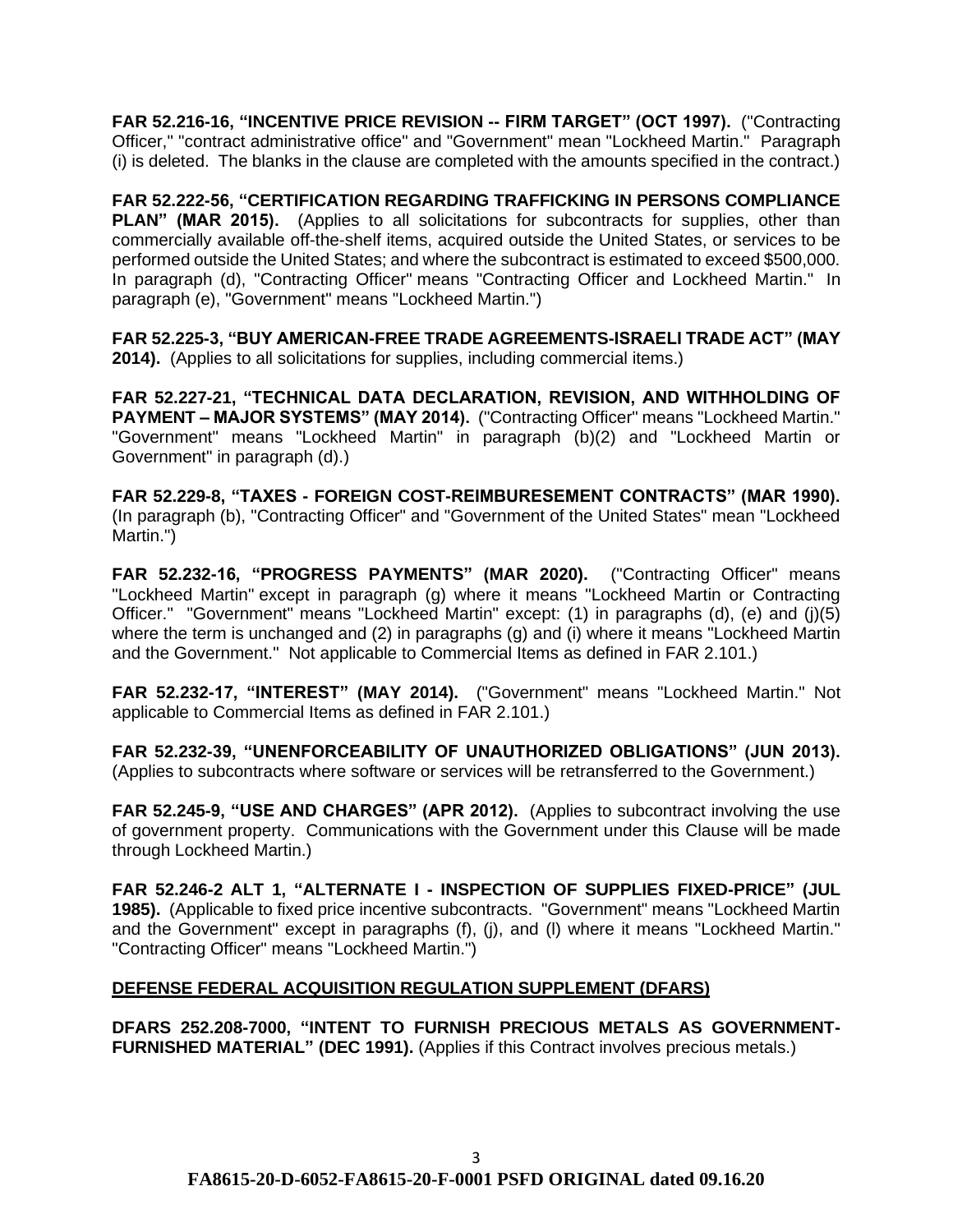**DFARS 252.211-7007, "REPORTING OF GOVERNMENT-FURNISHED PROPERTY" (AUG 2012).** (Applies if Seller will be in possession of Government property for the performance of this Contract.)

**DFARS 252.217-7028, "OVER AND ABOVE WORK" (DEC 1991).** ("Administrative Contracting Officer," "Contracting Officer," and "Government" mean Lockheed Martin. Paragraph (f) is deleted.)

**DFARS 252.219-7004, "SMALL BUSINESS SUBCONTRACTING PLAN (TEST PROGRAM)" (MAY 2019).** (Applies to all contracts for participants in the DoD Test Program for the Negotiation of Comprehensive Small Business Subcontracting Plans. Not applicable to Commercial Items as defined in FAR 2.101.)

**DFARS 252.223-7006, "PROHIBITION ON STORAGE, TREATMENT, AND DISPOSAL OF TOXIC OR HAZARDOUS MATERIALS" (SEP 2014)** ("Government" means "Lockheed Martin and Government.")

**DFARS 252.225-7027, "RESTRICTION ON CONTINGENT FEES FOR FOREIGN MILITARY SALES" (APR 2003).** (The reference to the clause in paragraph (a) means FAR 52.203-5. The blank in paragraph (b)(1) is completed with "any Government." Subparagraph (b)(2) is deleted.)

**DFARS 252.225-7028, "EXCLUSIONARY POLICIES AND PRACTICES OF FOREIGN GOVERNMENTS" (APR 2003).** (Does not apply for Commercial Items as defined in FAR 2.101.)

**DFARS 252.228-7001, "GROUND AND FLIGHT RISK" (JUN 2010).** (In paragraph (a)(1)(i) "this contract" means "the prime contract." The following is added at the beginning of the clause: "Communications between Seller and the Government shall be made through Lockheed Martin. Any equitable adjustment provided for this Clause shall be implemented in this Contract to the extent such adjustment is implemented in the prime contract." Subparagraphs (d)(2)(ii), (d)(3)(ii) and the last sentence of subparagraph (j)(2) are deleted. The provision of this clause relating to assumption of risk by the Government are not applicable to Seller unless this Contract includes language stating the Government has agreed to assume such risk of loss. Does not apply for Commercial Items as defined in FAR 2.101.)

**DFARS 252.234-7002A, "EARNED VALUE MANAGEMENT SYSTEM" (DEVIATION 2015- O0017) (SEP 2015).** ("Government" means "Lockheed Martin and Government." Paragraphs (i) and (j) are deleted. Not applicable to Commercial Items as defined in FAR 2.101.)

**DFARS 252.234-7004, "COST AND SOFTWARE DATA REPORTING SYSTEM" (NOV 2014).**  (Applies to contracts in excess of \$50,000,000. In paragraph (b), "Government" means "Lockheed Martin". Not applicable to Commercial Items as defined in FAR 2.101.)

**DFARS 252.237-7010, "PROHIBITION ON INTERROGATION OF DETAINEES BY CONTRACTOR PERSONNEL" (JUN 2013).** (Applies if this Contract requires subcontractor personnel to interact with detainees in the course of their duties.)

**DFARS 252.243-7002, "REQUESTS FOR EQUITABLE ADJUSTMENT" (DEC 2012).** (Applies if this Contract is over \$150,000. "Government" means "Lockheed Martin." Does not apply for Commercial Items as defined in FAR 2.101.)